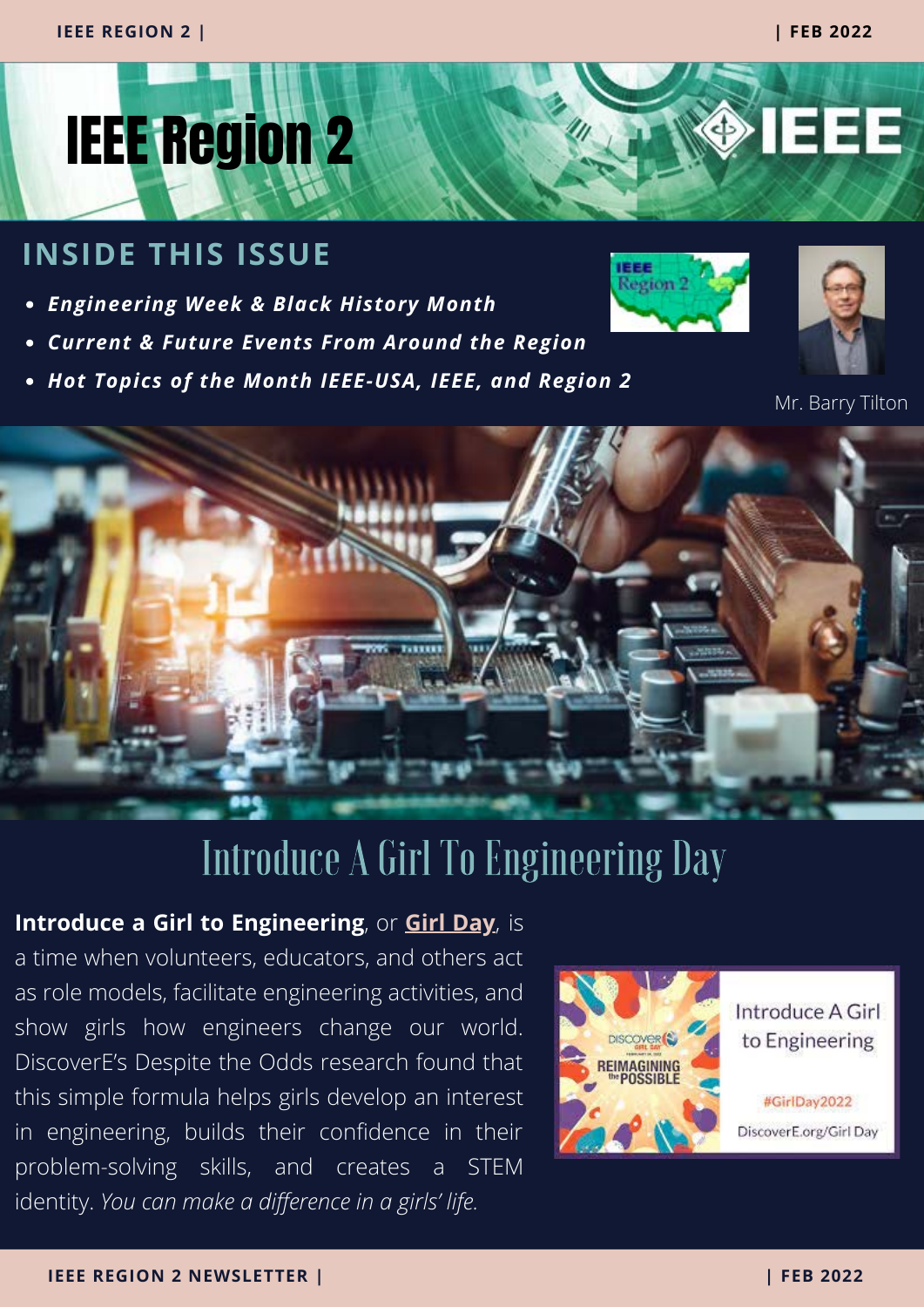## IEEE Dayton Section Participates in VEX Robotics Challenge



On Saturday, January 29th, members of the **Dayton Section** participated as interviewers and judges in the Greene County *VEX Robotics Challenge*. The VEX Robotics competition prepares students to become future innovators with 95% of participants reporting an increased interest in STEM subject areas and pursuing STEM-related careers. VEX competitions are also a great way to expose students to valuable soft skills like communication, collaboration and timemanagement in a fun and authentic way.



*[Forty-three teams](https://events.vtools.ieee.org/m/298009)* competed in the all day [competition comprising three phases: 1\)](https://events.vtools.ieee.org/m/298009) engineering notebook, 2) robotics obstacle course and 3) team interviews. The **Dayton Section** [had a table set up to distribute IEEE](https://events.vtools.ieee.org/m/298009) swag to the student competitors and IEEE STEM information to the middle and high school faculty. The photos depict the robotic [competition set-up and test area, a timed](https://events.vtools.ieee.org/m/298009) competition with four teams engaged, and a "Rossum's Universal Robot" cookie! The Dayton Section plans to continue dialogue and support the Greene County VEX Robotics Challenge as part of our **[STEM outreach](https://events.vtools.ieee.org/m/298009)**[.](https://events.vtools.ieee.org/m/298009)



#### Call for Nominations: 2023 IEEE MGA



[The](https://events.vtools.ieee.org/m/298009) **IEEE Member and Geographic A) Nominations and<br><u>(N&A) Comm</u>ittee** is **Appointments (N&A) Committee** is soliciting nominations leadership positions.

A [complete list of available MGA positions,](https://mga.ieee.org/board-committees/available-mga-positions) [committee descriptions,](https://mga.ieee.org/board-committees/committees) and information on the MGA Nominations and Appointments [process are available. Nominate yourself or a](https://mga.ieee.org/board-committees/nominations-appointments) colleague today!

The deadline to submit [nominations](https://ieee.secure-platform.com/a/solicitations/604/home) for the above positions is **15 March 2022**.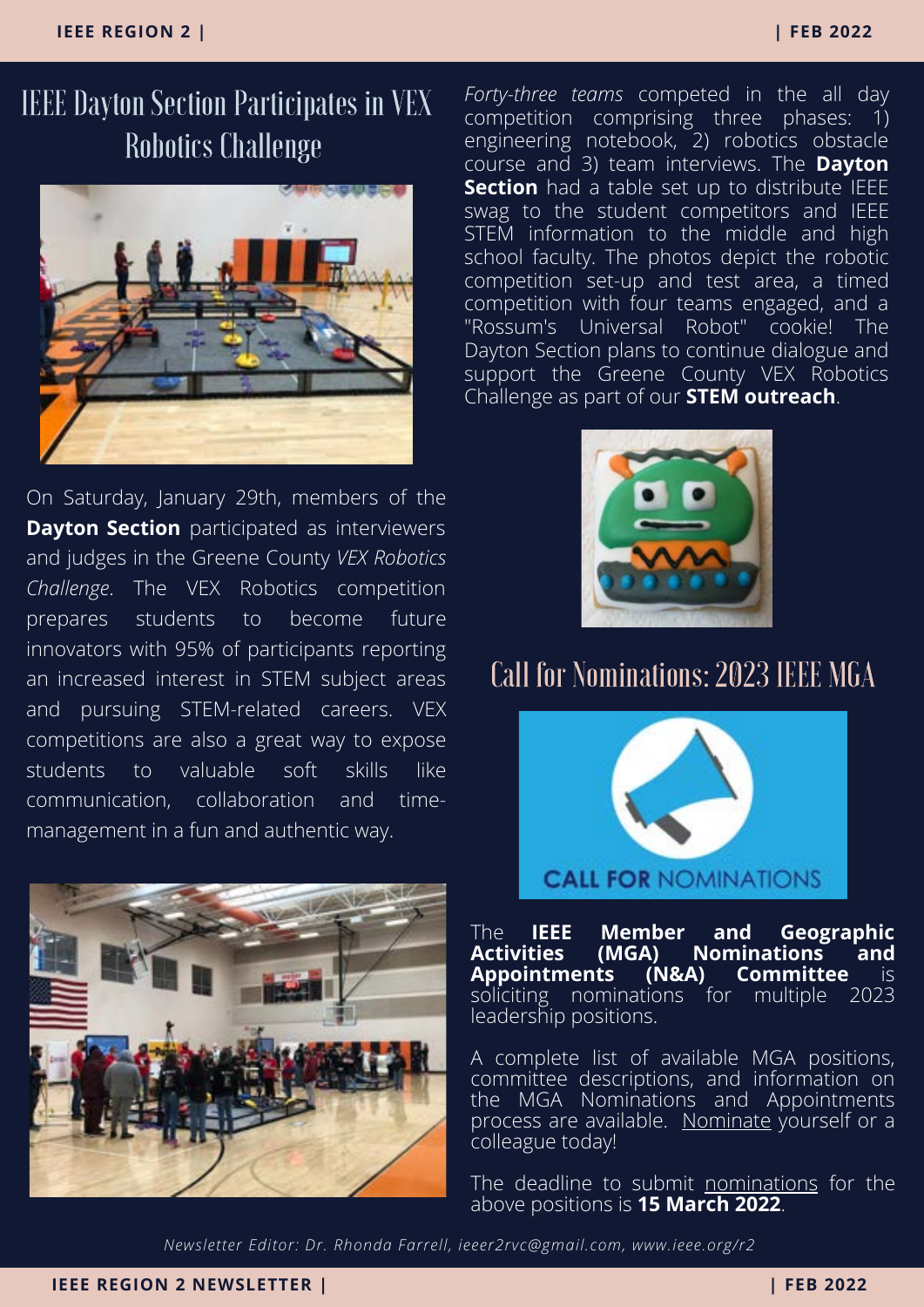## Feburary 2022 Black History Month



The story of Black History Month dates back to 1926 in the United States. At that time, an African-American historian named **Carter G. Woodson** founded a week that focused on celebrating the accomplishments of African Americans. He decided on a week in February because two important men were born in that month.

This month-long observance in the US and Canada is a chance to celebrate Black achievement and provide a fresh reminder to take stock of where systemic racism persists and give visibility to the people and organizations creating change

This year's theme is focused on Black people's health and wellness. According to the Association for the Study of African American Life and History (ASALH), "the 2022 theme considers activities, rituals and initiatives that Black communities have done to be well".

NPR has compiled a Special Program [here.](https://www.npr.org/series/1075788889/black-history-month)

#### Region 2 Section Leader Development

IEEE Region 2 offered a Section Leadership Training on 05 Feb 2022. Co-led by Regional Director-Elect Mr. Drew Lowery and South Area Chair Mr. Don Herres, with over 35 personnel attending, we learned about such topics as the IEEE structural overview, turning visitors into volunteers, **Baltimore Robot Challenge**, [research](https://docs.google.com/document/d/1BOKBRPijWTRVH-Yfb_l3clXSSB7TjjFs/edit?usp=sharing&ouid=104775984883698792934&rtpof=true&sd=true) related to prior years' experiences, Regional Student Activities, and a Roundtable discussion with IEEE-USA President-Elect 2023 Ed Palacio, Region 2 Director Barry Tilton & others.

Review the Washington's Section Middle and High School Student STEM support partners, pictures, history, and future events [here](https://drive.google.com/file/d/1S-3Fq36JBu_DNIdCW5jPys8PoJlgMpUc/view?usp=sharing).

Missed the training, read the decks [here](https://docs.google.com/document/d/1BOKBRPijWTRVH-Yfb_l3clXSSB7TjjFs/edit?usp=sharing&ouid=104775984883698792934&rtpof=true&sd=true).



# IEEE HAC / SIGHT

[The](https://events.vtools.ieee.org/m/298009) **[IEEE Humanitarian Activities](https://hac.ieee.org/) Committee (HAC)** provides a suite of [resources that inspire and enable IEEE](https://events.vtools.ieee.org/m/298009) volunteers around the world to carry out and support impactful humanitarian technology and sustainable development activities at the local level.

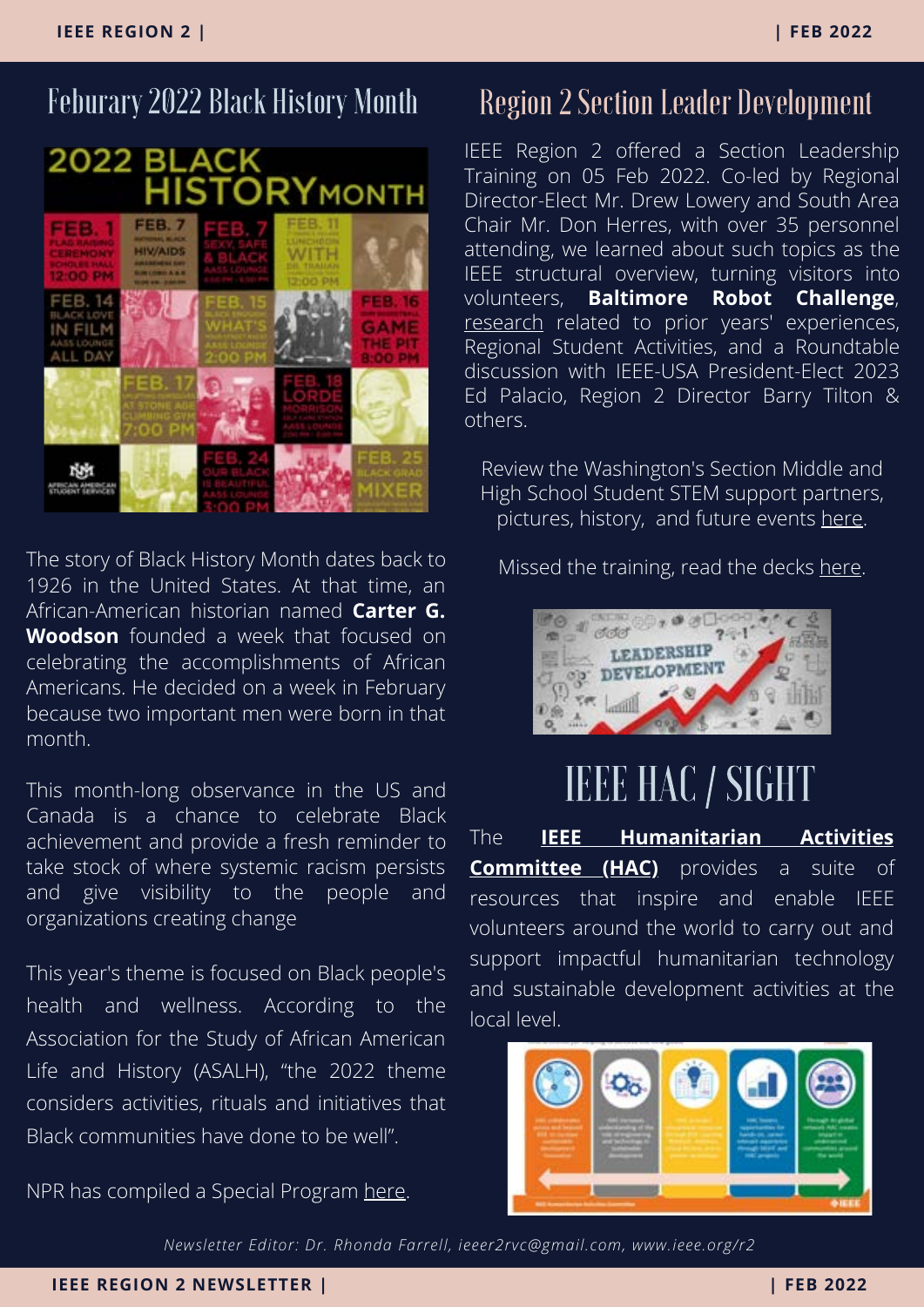

The year **2022** will mark the 25th anniversary of **IEEE Women in Engineering** [and we are planning a full](https://www.ieee.org/membership/women/index.html) year of celebrations and key moments to reflect on the great progress and achievements made by great women in STEM within the IEEE. We also plan to celebrate the great men who consistently support women along the way.



The WIE 25th anniversary Subcommittee is ready to announce the portfolio of activities which will start with concerted reflections by the past and current WIE chairs, who have led the Committee since its formation in 1997, with a special interview session this year. Follow our **[Events](https://wie.ieee.org/wieat25/)** here.

## Lehigh Valley WIE the WIE Tipping Point

Congratulations to the **IEEE Lehigh Valley Section** WIE Affinity Group, which is the Region's 11th and newest addition to the Women in Engineering OUs. The official approval date was October 20, 2021. The newly-formed WIE AG had their kick-off meeting soon after and have been holding monthly planning meetings since October. This puts **Region 2** at 55% coverage of WIE Affinity Groups - Congratulations to [Carole Carey](https://r2.ieee.org/about/officers-and-committee/) and the great team making this possible.

#### Reimagining the Possible

#### Join DiscoverE for **Engineers Week**

February 20 to 26, 2022

More than a week-long event, Engineers Week is a year-round commitment to making a difference. The only event of its kind—it is a time for you to:

- Celebrate how engineers make a difference in our world
- Add your voice to the conversation about the need for engineers, technicians, and technologists
- Engage students in engineering

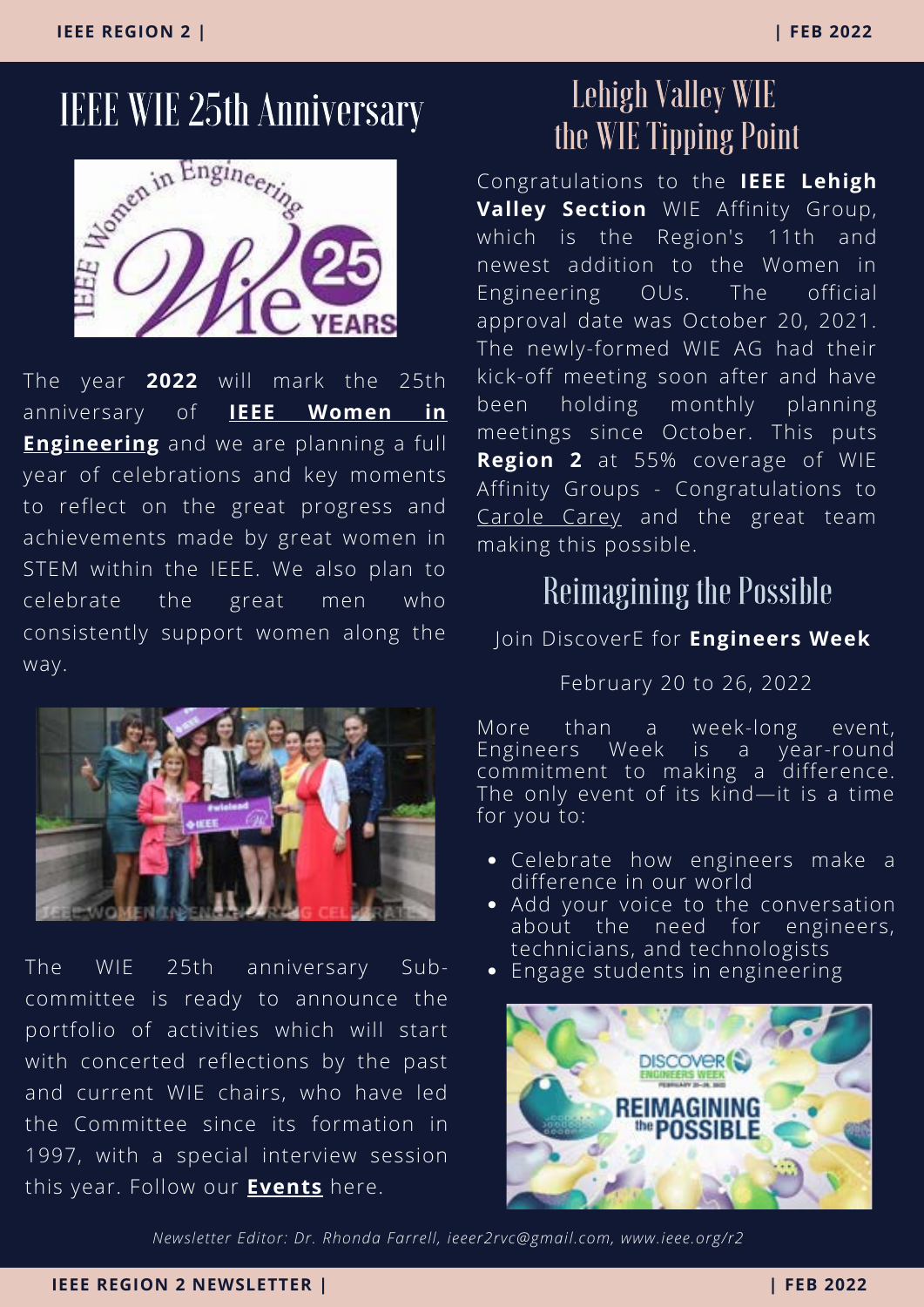## Support Our Young Professionals



**[IEEE Young Professionals](https://events.vtools.ieee.org/m/298009)** is the group of IEEE members and volunteers who have graduated from their first professional degree within the past 15 years. It is an international community, whose members are interested in elevating their professional image, expanding their global network, connecting with peers locally and giving back to their community. Since it encompasses all members from recent university graduates to experienced professionals and entrepreneurs, the group is [highly diverse in what it has to offer. To join](https://events.vtools.ieee.org/m/298009) [the IEEE Young Professionals community,](https://events.vtools.ieee.org/m/298009) [y](https://events.vtools.ieee.org/m/298009)ou need to be an IEEE member - [Join now](https://www.ieee.org/membership/join/index.html)[.](https://events.vtools.ieee.org/m/298009)

Review t[he](https://yp.ieee.org/impact-of-emotional-intelligence-on-effective-leadership/) **Impact of Emotional Intelligence** [on Effective Leadership, The](https://yp.ieee.org/impact-of-emotional-intelligence-on-effective-leadership/) process of leading others to attain a goal is known as leadership. Leaders must use emotional intelligence to understand themselves and their workers better to achieve more excellent results.

## 2022 IEEE Vision, Innovation, and Challenges Summit



The **2022 IEEE Vision, Innovation, and Challenges Summit** (IEEE VIC Summit) & Honors Ceremony will be held at the Marriott Marquis San Diego Marina in San Diego, California, USA on Friday, May 6.

The IEEE VIC Summit and Ceremony is IEEE's premier event that highlights the innovation and creativity of engineering, science, and technology through provocative, educational, and inspiring talks with a vision for the future, opportunities for innovation, and the challenges to overcome. In 2022, you will hear experts discuss the impacts of technology in the areas of 5G, cloud, cybersecurity, machine learning, metaverse, aerospace technology, digital twins, smart cities, IoT, and more.

This event culminates in the **Honors Ceremon**y – the evening celebration of [renowned icons whose work has served as a](https://corporate-awards.ieee.org/recipients/current-recipients/) catalyst for, and propelled major advances in, such areas as communications, medical imaging, visual media, information sciences and systems, and various other fields of computer and electrical engineering. It is only through their achievements today's advancements have been made possible.

The event typically draws in individuals from all over the world, from young professionals to mid-high-level career professionals, in the technology ecosystem.

#### Ensure that you **[register](https://web.cvent.com/event/7d8baa97-c597-4995-b513-42310977cb5a/summary?mkt_tok=NzU2LUdQSC04OTkAAAGCfj3nYs3KRoJqbfKRnHuteYaLnU4sviAeGOccI4_WBhJetRVisltYbTznhNl6G6Ueii6GSKdMW6uPRV7WNxm0LImy0SlFRKyHeISQjVQ0wZs)** today to make the April 01, 2022 deadline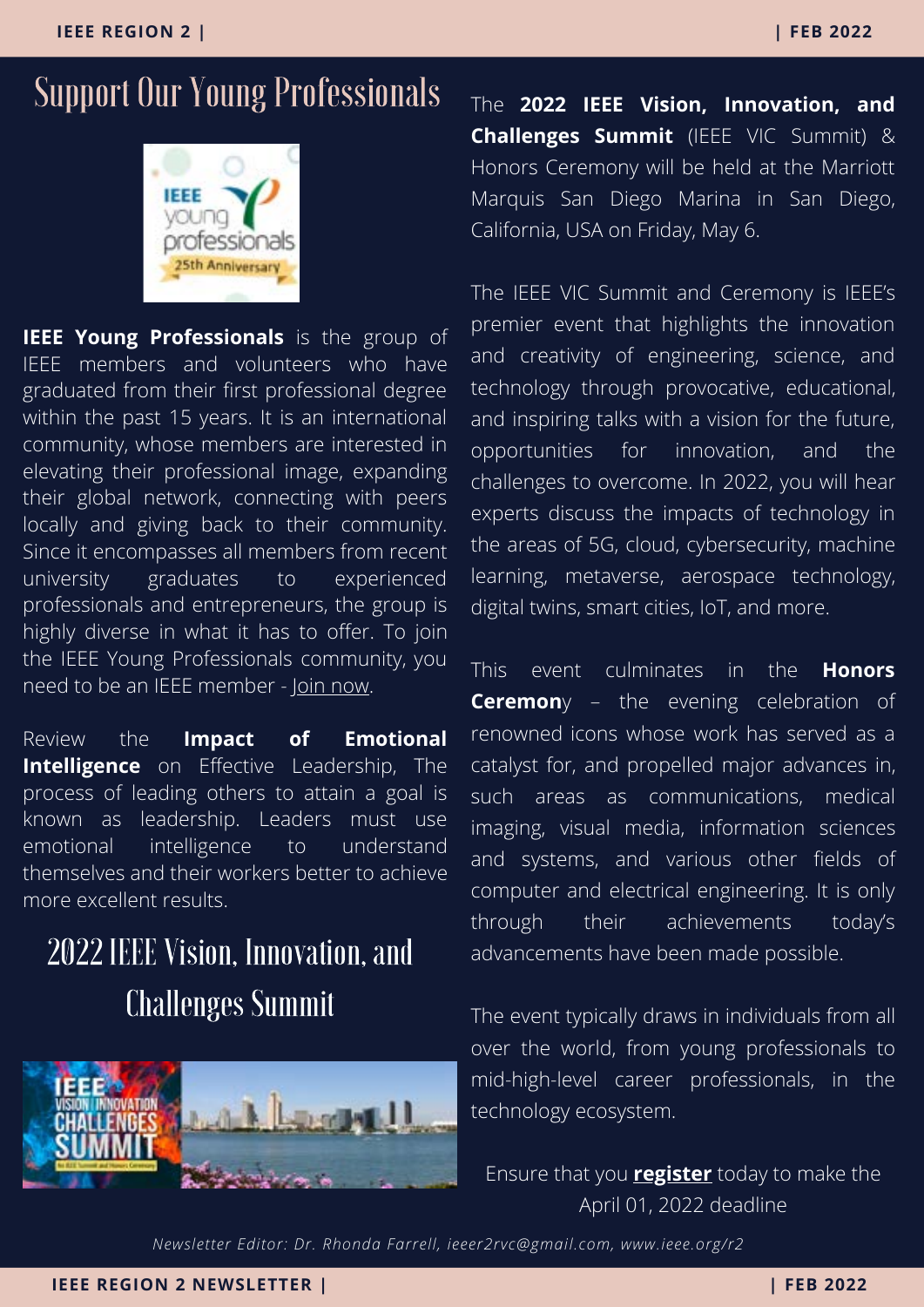## IEEE - USA Special Resources

#### [New E-Book: Engineering Activities](https://insight.ieeeusa.org/articles/gamify-your-goal-setting-to-level-up-your-career/?utm_campaign=R2&utm_medium=email&utm_source=R2_-_Feb_2022&utm_content=gamify) for the Classroom – Volume 5: Invention and Entrepreneurship

This [e-book,](https://ieeeusa.org/product/engineering-activities-for-the-classroom-volume-5/?utm_campaign=R2&utm_medium=email&utm_source=R2_-_Mar_2022&utm_content=engclass5) the fifth in a series of engineering activities for the classroom, gives teachers a way to expose their students to invention and entrepreneurship. This is a free download for all IEEE members.



## [FOUR THINGS TO CO](https://ieeeusa.org/shop/fun/the-tesla-twins-rescue-at-the-speed-of-light/)NSIDER [BEFORE PROVIDING FEEDBACK](https://ieeeusa.org/shop/fun/the-tesla-twins-rescue-at-the-speed-of-light/)

The way that we give and receive critiques is [vital to learning and growth. Here are four](https://insight.ieeeusa.org/articles/four-things-to-consider-before-providing-feedback/?utm_campaign=R2&utm_medium=email&utm_source=R2_-_Mar_2022&utm_content=feedbacktips) tips to help make your feedback more effective.



#### [HOW TO CULTIVATE FLOW IN THE](https://insight.ieeeusa.org/articles/women-in-engineering-their-stories-and-their-paths-complete-series-now-available/?utm_campaign=R2&utm_medium=email&utm_source=R2_-_Feb_2022&utm_content=wieseries) **WORKPLACE**



## [FIVE QUOTES TO LIVE BY AS](https://insight.ieeeusa.org/articles/women-in-engineering-their-stories-and-their-paths-complete-series-now-available/?utm_campaign=R2&utm_medium=email&utm_source=R2_-_Feb_2022&utm_content=wieseries) YOU START YOUR CAREER



Author Paige Kassalen offers [five quotes](https://insight.ieeeusa.org/articles/five-quotes-to-live-by-as-you-start-your-career/?utm_campaign=R2&utm_medium=email&utm_source=R2_-_Mar_2022&utm_content=5quotes) to live by, helpful for those early in their careers but equally relevant to anyone.

Learn some [key tips](https://insight.ieeeusa.org/articles/how-to-cultivate-flow-in-the-workplace/?utm_campaign=R2&utm_medium=email&utm_source=R2_-_Mar_2022&utm_content=workflow) to make your work more efficient and effective while reducing your stress load.

#### **FREE [WEBINAR:](https://events.vtools.ieee.org/m/300811/?utm_campaign=R2&utm_medium=email&utm_source=R2_-_Mar_2022&utm_content=brandingwebinar) INCREASING YOUR CAREER OPPORTUNITIES WITH PERSONAL BRANDING (23 FEB, 2:00PM ET)**

If you have ever been asked, "Tell me about yourself" and struggled to be concise, are changing careers, or are looking to increase your profile internally, this webinar is for you!

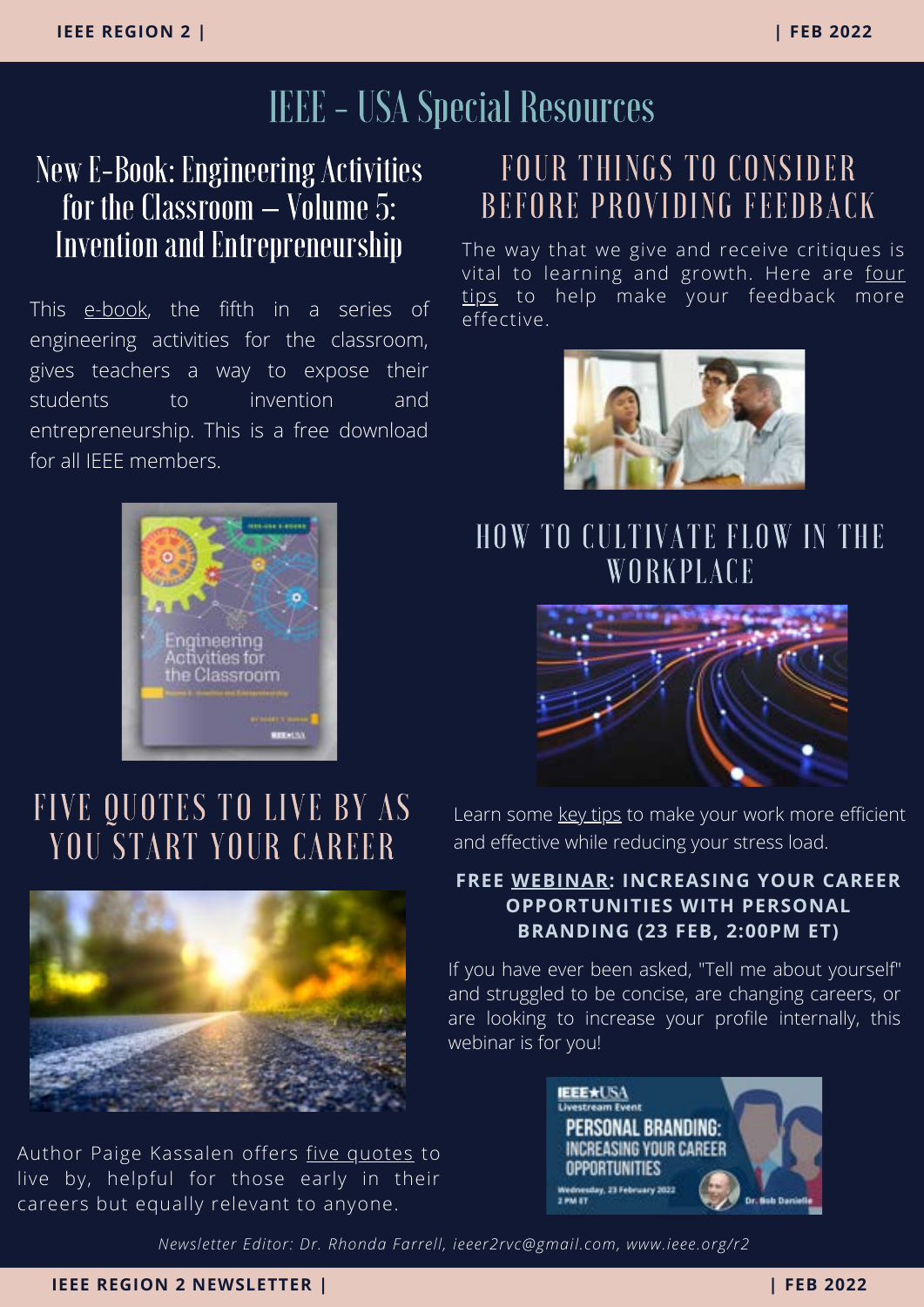## IEEE-USA Awards & Recognition



To honor his dedication and excellence, **Mr. Thomas Pierpoint** is being awarded the *2021 John Meredith Professional Service Award*. This award recognizes key individuals for outstanding IEEE-USA volunteer efforts and contributions.

**IEEE-USA** is also honoring five other members for their distinguished achievements this year, which we will cover monthly.

The **IEEE-USA Awards and Recognition** Committee administers these prestigious awards, and the IEEE-USA Board of Directors approves them. IEEE-USA honors accomplishments in three categories: professionalism, technical achievement, and literary contributions.

"These awards recognize some of the exceptional work that our members are doing in the engineering profession and in their communities," said **Dr. Jason Hui, 2021-2022 IEEE-USA Awards and Recognition Committee Chair**. "If you know someone who is deserving in any of the award [categories, please nominate them for consideration](https://ieeeusa.org/volunteers/awards-recognition/) in 2022!"

IEEE-USA, Senior Manager, **[Mr. David Iam](https://ieeeusa.org/about/staff/)s** runs this initiative on the staff side.

#### [IEEE-USA](https://insight.ieeeusa.org/articles/women-in-engineering-their-stories-and-their-paths-complete-series-now-available/?utm_campaign=R2&utm_medium=email&utm_source=R2_-_Feb_2022&utm_content=wieseries) AICN NEWSLETTER



Timely **news** for consultants and would-be consultants on how to start or improve a consulting practice. It contains stories written by IEEE members about the world of engineering consulting, highlighting trends in the engineering field and interviews with company execs about what they look for in a consultant.

## [IEEE-USA NE](https://ieeeusa.org/shop/fun/the-tesla-twins-rescue-at-the-speed-of-light/)WSLETTERS IEEE-USA INSIGHT



This monthly [newsletter](https://engage.ieee.org/IEEE-USA-InSight-Sign-Up.html) notifies U.S. members and subscribers of new online content, news, products, services, and events from IEEE-USA and other parts of IEEE.

#### [IEEE-USA LEADERSHIP CONNECTION](https://insight.ieeeusa.org/articles/women-in-engineering-their-stories-and-their-paths-complete-series-now-available/?utm_campaign=R2&utm_medium=email&utm_source=R2_-_Feb_2022&utm_content=wieseries)



This monthly *update* informs U.S. student members and Young Professional members about resources designed to help them build satisfying and sustainable careers.

#### [IEEE-USA CONFERENCE BRIEF](https://insight.ieeeusa.org/articles/women-in-engineering-their-stories-and-their-paths-complete-series-now-available/?utm_campaign=R2&utm_medium=email&utm_source=R2_-_Feb_2022&utm_content=wieseries)



The **IEEE-USA [Conference Brief](https://engage.ieee.org/IEEE-USA-Conference-Brief-Sign-Up.html)** provides information about IEEE-USA-sponsored or co-sponsored conferences and events where IEEE-USA will have a presence, including calls for papers, key dates and registration information.

#### [IEEE-USA SMARTBRIEF](https://insight.ieeeusa.org/articles/women-in-engineering-their-stories-and-their-paths-complete-series-now-available/?utm_campaign=R2&utm_medium=email&utm_source=R2_-_Feb_2022&utm_content=wieseries)



A weekly [snapshot](https://www2.smartbrief.com/signupSystem/subscribe.action?pageSequence=1&briefName=ieeeusa) of technology policy with news from the Hill/Hillicon Valley blog, CNET and other leading sources. Summaries of what matters to you, written by expert editors to save you time and keep you informed and prepared. Created by SmartBrief, a business news publisher, in partnership with IEEE-USA.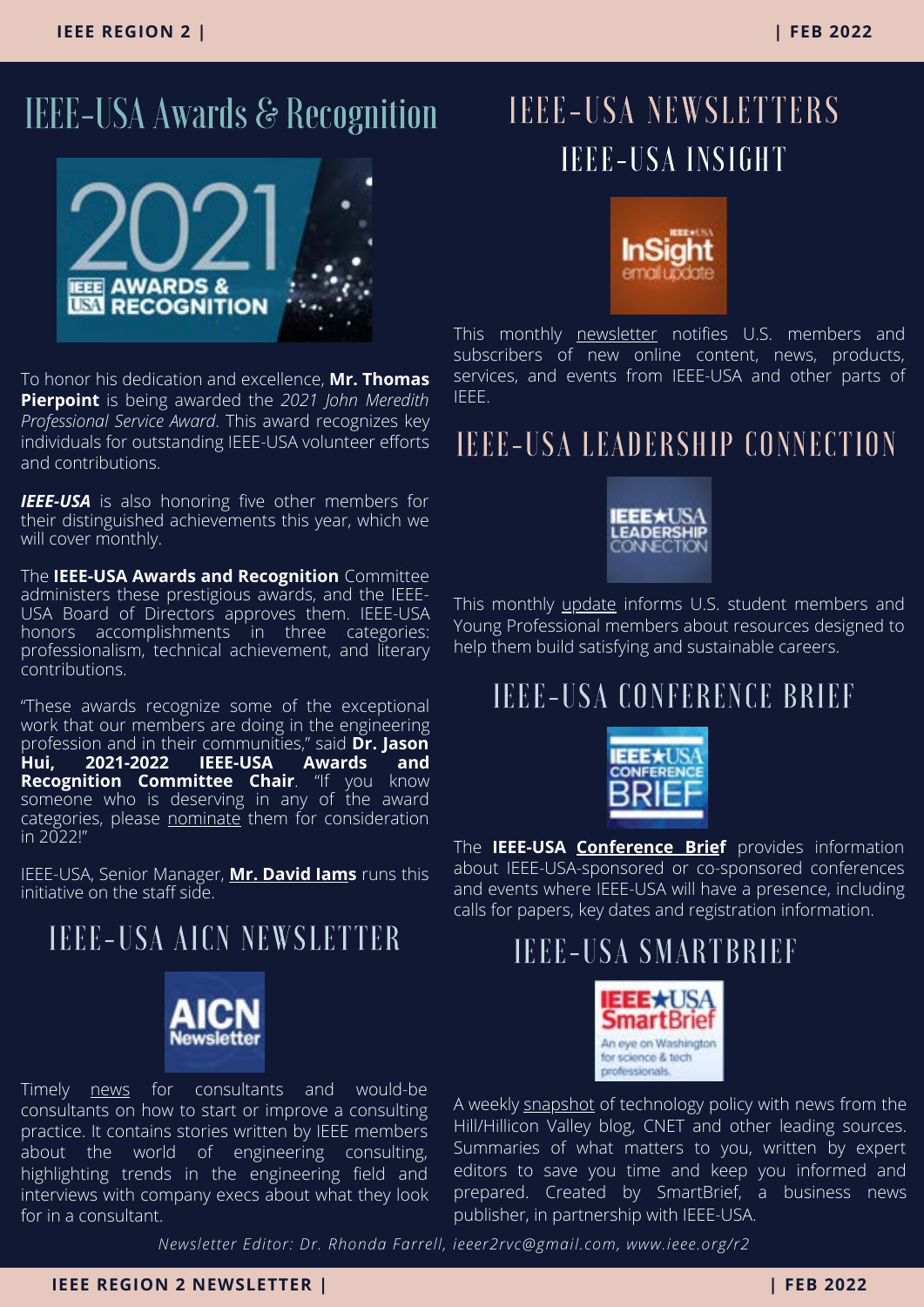# Take the Next Step Together IEEE Students

Accelerate your growth by associating with like-minded people and take advantage of all benefits the **[IEEE Student Membership](https://students.ieee.org/)** offers.

For non-students, you can continue to help build out IEEE's organizational pipeline by recruiting new student and faculty sponsors for **[Student Branches](https://students.ieee.org/student-branches/)** and affinity groups, , volunteering for the SAC committee, being an Ambassador, or becoming a program **[Sponsor](https://students.ieee.org/partnering-with-ieee-student-activities/)**,



#### **Opportunities Abound**

- Student Branch Affiliated **[Awards](https://students.ieee.org/awards/)** Open 01 FEB 2022
- **Become a [Virtual Speaker](https://students.ieee.org/about-virtual-speakers/)**
- Host a **SPAx** [Event](https://students.ieee.org/spax/)
- Participate in an IEEE [Contest](https://students.ieee.org/contests-for-students/)
- **•** Find a **[Scholarship](https://students.ieee.org/funding/)** or Funding
- Participate in **[Humanitarian](https://students.ieee.org/humanitarian-activities/)** Activities
- Earn a **[Badge](https://ct.ieee.org/badges-1/)**



# IEEE USA Congressional Visit Day 5-6 April 2022



**IEEE-USA's Congressional Visits Day** (CVD) is an annual event that brings engineers, scientists, mathematicians, researchers, educators, and technology executives to Washington to raise visibility of and support for engineering and technology. This premier event is open to all IEEE members, especially those who support federal STEM research. The program consists of a series of briefings and meetings, culminating with a full day of visits with your Congressional delegates.

IEEE-USA's CVD raises awareness of the longterm importance of engineering and technology to the nation.

#### [REGISTER T](https://ieeeusa.org/public-policy/cvd/registration/)oday!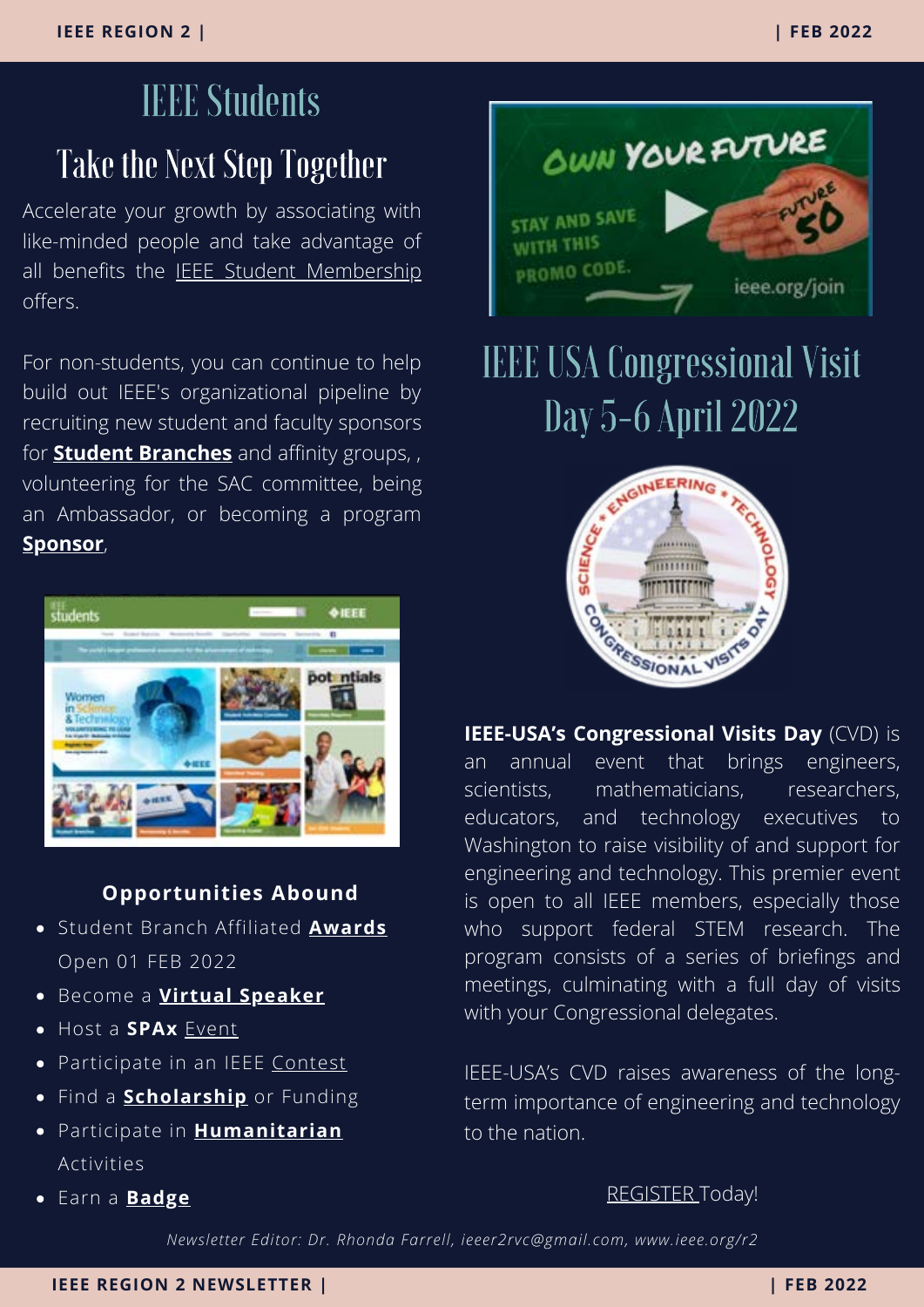## January 22 MGA Scoop

**IEEE Transmitter** has a collection of articles, [videos, and infographics available. Read the](https://futurecity.org/participants/students) results of an **[IEEE Global Study](https://transmitter.ieee.org/impact-of-technology-2022/)** covering the [most important technologies in 2022,](https://futurecity.org/participants/students) industries most impacted by technology in the year ahead, and technology trends through the next decade.



When considering grant applications, one of the most important requirements funding agencies are looking for is your Data Management Plan (DMP). IEEE DataPort now offers a feature to its Premium Institutional [Subscribers that makes it quick and easy to](https://futurecity.org/participants/students) create a DMP that will meet the funding agency requirements. Learn more about creating your data management plan through [IEEE DataPort.](https://ieee-dataport.org/news/create-your-data-management-plan-ieee-dataport)

## SSIT - Galileo Project



The search for extraterrestrial life is one of the most exciting frontiers in science. First tentative clues were identified close to Earth in the form of the unusual interstellar object 'Oumuamua' and Unidentified Aerial Phenomena (UAP) in the Earth's atmosphere. The recently announced "Galileo Project" ushers the new frontier of "space archeology" in search of extraterrestrial technological relics. This lecture will feature content from the speaker's books "Extraterrestrial" and textbook "Life in the Cosmos", both published [in 2021, as well as material from his frequent](https://futurecity.org/participants/students) [commentaries.](https://futurecity.org/participants/students)

#### **[Register](https://events.vtools.ieee.org/m/300346)** today!

## [IEEE ICFEC 2022](https://icfec2022.eecis.udel.edu/index.html)



Billions of devices and sensors ranging from user gadgets to more complex The number of Internet-of-Things (IoT) devices is predicted to reach 38.6 billion by 2025. These connected devices, ranging from user devices to more complex systems, such as vehicles and power grids, are equipped with sensing, actuating, communication, processing, and storage capabilities, and they generate huge amounts of data of various types. However, the need to operate the scale of heterogeneous IoT devices while being performance-efficient in real-time is challenging. Typically, the data generated by the IoT devices are transferred to and processed centrally by services hosted on geographically distant clouds. This is untenable given the communication latency incurred and the ingress bandwidth demand.

A new and disruptive paradigm spear-headed by academics and industry experts is taking shape so that applications can leverage resources located at the edge of the network and along the continuum between the cloud and the edge. These edge resources may be geographically or in the network topology closer to IoT devices, such as home routers, gateways, or more substantial micro data centers. Edge resources may be used to offload selected services from the cloud to accelerate an application or to host edgenative applications. The paradigm within which the edge is harnessed is referred to as "Fog/Edge computing". **[Register](https://icfec2022.eecis.udel.edu/)** today!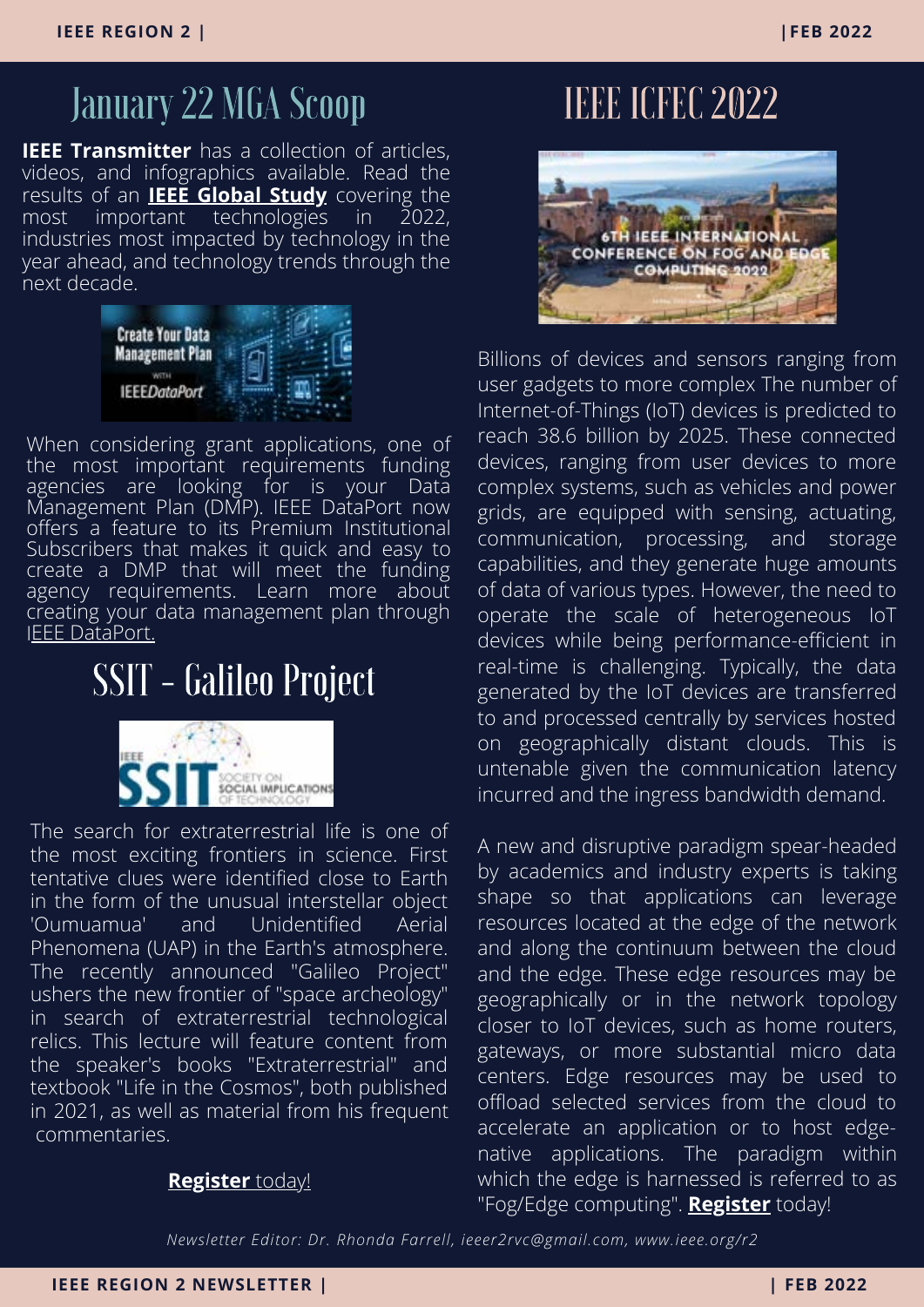# Conference Planning

**[Join Us](https://events.vtools.ieee.org/m/298009)** on 22 February 2022 @ 0730 for Planning for the 2022 Regional Student Activities Conference to be held April 22-24, 2022.



[Sponsored by the](https://engagestandards.ieee.org/cyber-secured-autonomous-vehicles-webinar-register.html?utm_source=ieeeorg&utm_medium=the-institute&utm_campaign=autonomous-vehicle) **Baltimore Museum of Industry** [\(BMI\) as one of their Maryland](https://engagestandards.ieee.org/cyber-secured-autonomous-vehicles-webinar-register.html?utm_source=ieeeorg&utm_medium=the-institute&utm_campaign=autonomous-vehicle) [Engineering Challenges; and the Institute of](https://engagestandards.ieee.org/cyber-secured-autonomous-vehicles-webinar-register.html?utm_source=ieeeorg&utm_medium=the-institute&utm_campaign=autonomous-vehicle) Electrical and Electronic Engineers (IEEE), [who developed the concept, the](https://engagestandards.ieee.org/cyber-secured-autonomous-vehicles-webinar-register.html?utm_source=ieeeorg&utm_medium=the-institute&utm_campaign=autonomous-vehicle) **Robot Challenge Event** will be held over two days [in 2022: On Saturday, April 23, there will be a](https://engagestandards.ieee.org/cyber-secured-autonomous-vehicles-webinar-register.html?utm_source=ieeeorg&utm_medium=the-institute&utm_campaign=autonomous-vehicle) Virtual Event on Zoom, whereas on Sunday, April 24, 2022, the Event will be held in person, at the Baltimore Museum of Industry. Detailed information can be found [here](https://www.thebmi.org/wp-content/uploads/2021/07/2022-Robot-Guide-High-School.pdf). Contact: **Mr. Neville Jacobs.**



## IEEE R2 Student Activity DREXEl IEEE DragonHacks 2022



**[Drexel IEEE](https://events.vtools.ieee.org/m/298009)** [is pleased to share that we will be](https://events.vtools.ieee.org/m/298009) holding **[DragonHacks](https://events.vtools.ieee.org/m/298009)**[, our annual 24-hour](https://events.vtools.ieee.org/m/298009) **[hackathon](https://events.vtools.ieee.org/m/299423)**[, April 30th-May 1st, 2022!](https://events.vtools.ieee.org/m/298009)

[At DragonHacks, participants have](https://events.vtools.ieee.org/m/298009) **24 hours [to design and build a project/hack](https://events.vtools.ieee.org/m/298009)** and compete for a pool of amazing prizes! In [addition to competing for prizes, participants](https://events.vtools.ieee.org/m/298009) also have the opportunity to:

- Attend workshops hosted by Drexel IEEE [and companies alike aimed at helping](https://events.vtools.ieee.org/m/298009) learn new skills
- [Interact and network with attending](https://events.vtools.ieee.org/m/298009) sponsors and other students
- [Obtain free merch and swag](https://events.vtools.ieee.org/m/298009)
- [Play games and have fun!](https://events.vtools.ieee.org/m/298009)

First time attending DragonHacks or a hackathon? Not a problem! In addition to the workshops mentioned above, if you're interested in working in a team we'll have team [building activities before hacking begins at 1](https://events.vtools.ieee.org/m/298009) PM to help you find a group! DragonHacks is open to all university students as well as high school students over the age of 18.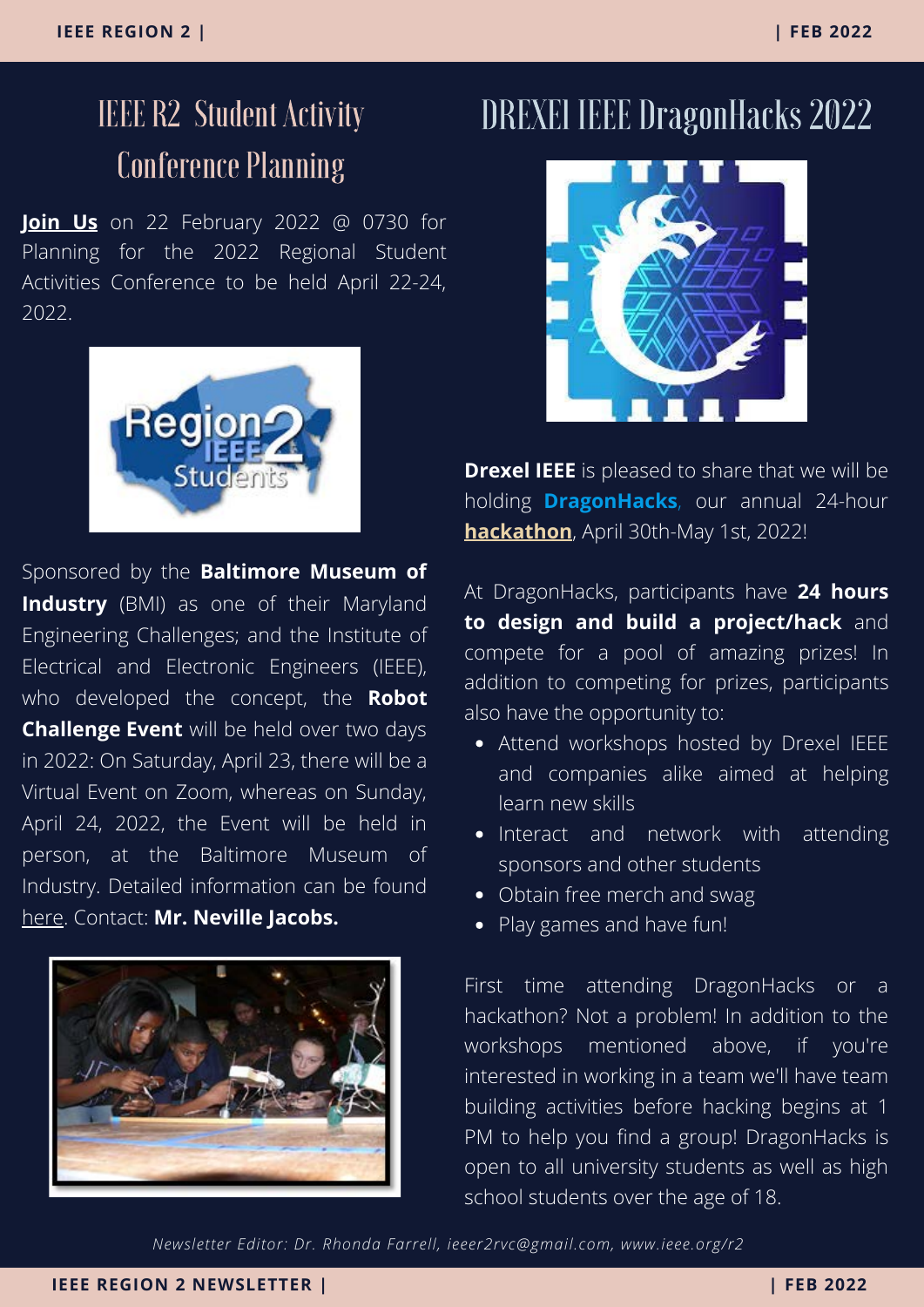## Central Area

The [Central Area](https://r2.ieee.org/sections/) covers the following IEEE R2 Sections:

- Central Pennsylvania
- Erie
- Johnstown
- Pittsburgh
- West Virginia
- Susquehanna

Chair: [James A. Beck](https://r2.ieee.org/about/officers-and-committee/)

The **East Area** covers the following IEEE R2 Sections

East Area

- Philadelphia
- Southern New Jersey
- Lehigh Valley
- Delaware Bay

Chair : [Joseph Burns](https://r2.ieee.org/about/officers-and-committee/)







The 22nd Integrated Communications, Navigation and Surveillance Hybrid Conference (In-person & Virtual)



April 5-7, 2022 Westin Washington Dulles Airport Herndon, Virginia, USA

South Area West Area

#### The **[South Area](https://r2.ieee.org/sections/) covers** the following IEEE R2 Sections

• Baltimore

- Northern Virginia  $\bullet$
- Washington D.C.

Chair: [Don Herres](https://r2.ieee.org/about/officers-and-committee/)



The [West Area](https://r2.ieee.org/sections/) covers the following IEEE R2 Sections

- Akron
- Cincinnati
- Cleveland
- Columbus
- Dayton
- Lima
- Youngstown

#### Chair: [Chang Liu:](https://r2.ieee.org/about/officers-and-committee/)